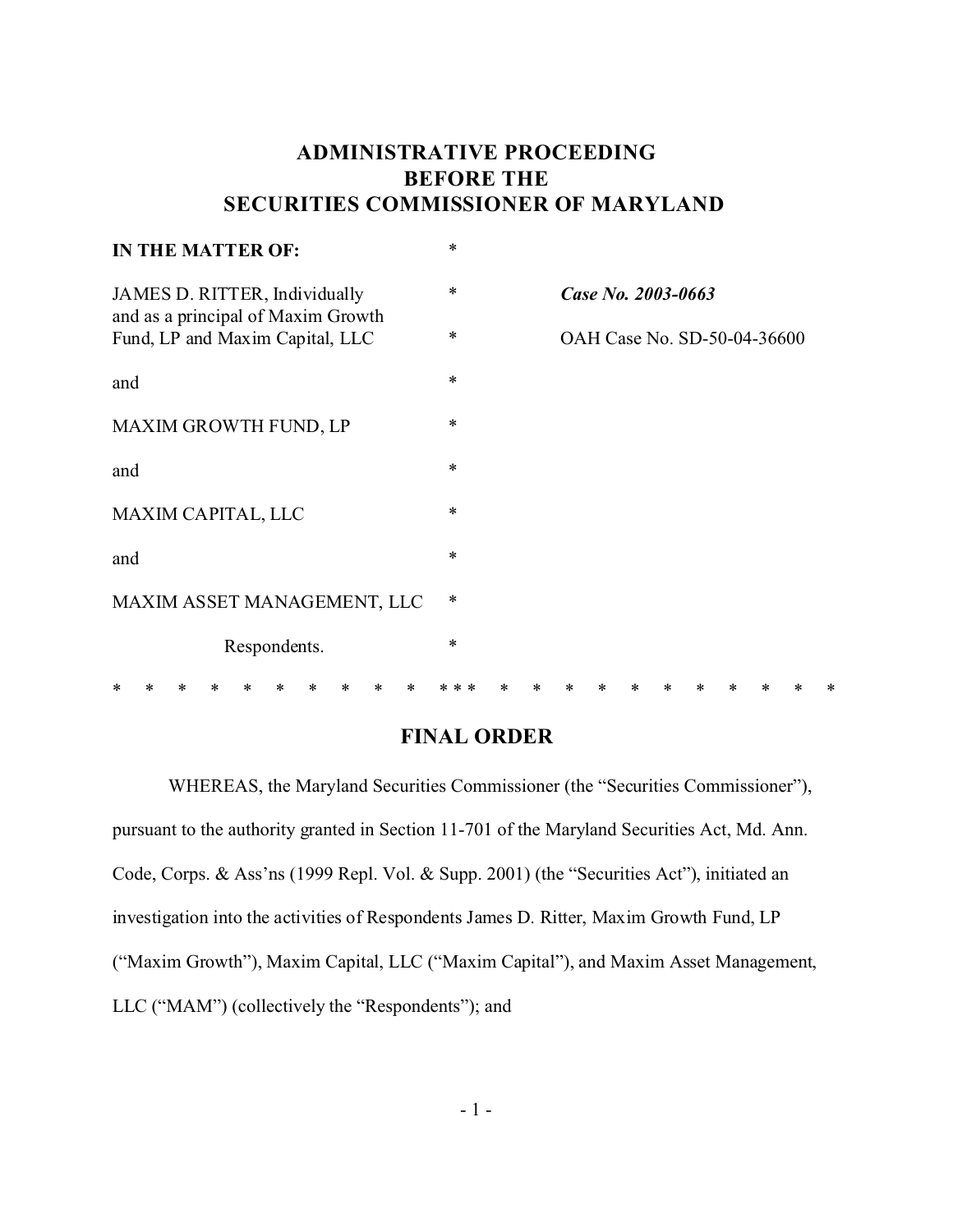WHEREAS, the Securities Commissioner found that grounds exist to allege that Respondents violated the Securities Act by engaging in violations of Sections 11-301, 11-302, 11-401, 11-402 and 11-501 of the Securities Act; and

WHEREAS, the Securities Commissioner determined that Respondents may have been engaged in continuing violations of the Securities Act; and

WHEREAS, on January 16, 2004, the Securities Commissioner, pursuant to Section 11- 701 of the Securities Act, issued a Summary Order to Cease and Desist and Order to Show Cause (the "Summary Order") ordering Respondents: to immediately cease and desist from further violations of the Securities Act; to show cause why that person should not be barred permanently from engaging in the securities and investment advisory business in Maryland, and why a monetary penalty should not be entered against that person; and, to show cause why a final order should not be entered against that person, ordering that person to cease and desist from further violations of Sections 11-301, 11-302, 11-401, 11-402 and 11-501 of the Securities Act; and

WHEREAS, on March 12, 2004, Daniel A. Ball, Esquire, filed an Answer to the Summary Order on behalf of James D. Ritter, Maxim Growth Fund, LP, and Maxim Capital, LLC, in which he requested a hearing on behalf of those respondents; and

WHEREAS, on July 13, 2004, the Securities Commissioner referred this matter to the Office of Administrative Hearings for a hearing and proposed decision; and

WHEREAS, the matter was assigned to the Honorable Geraldine A. Klauber who set the matter for a telephone prehearing conference scheduled on October 22, 2004; and

WHEREAS, on October 11, 2004, Daniel A. Ball, Esquire, withdrew his appearance on behalf of Respondents; and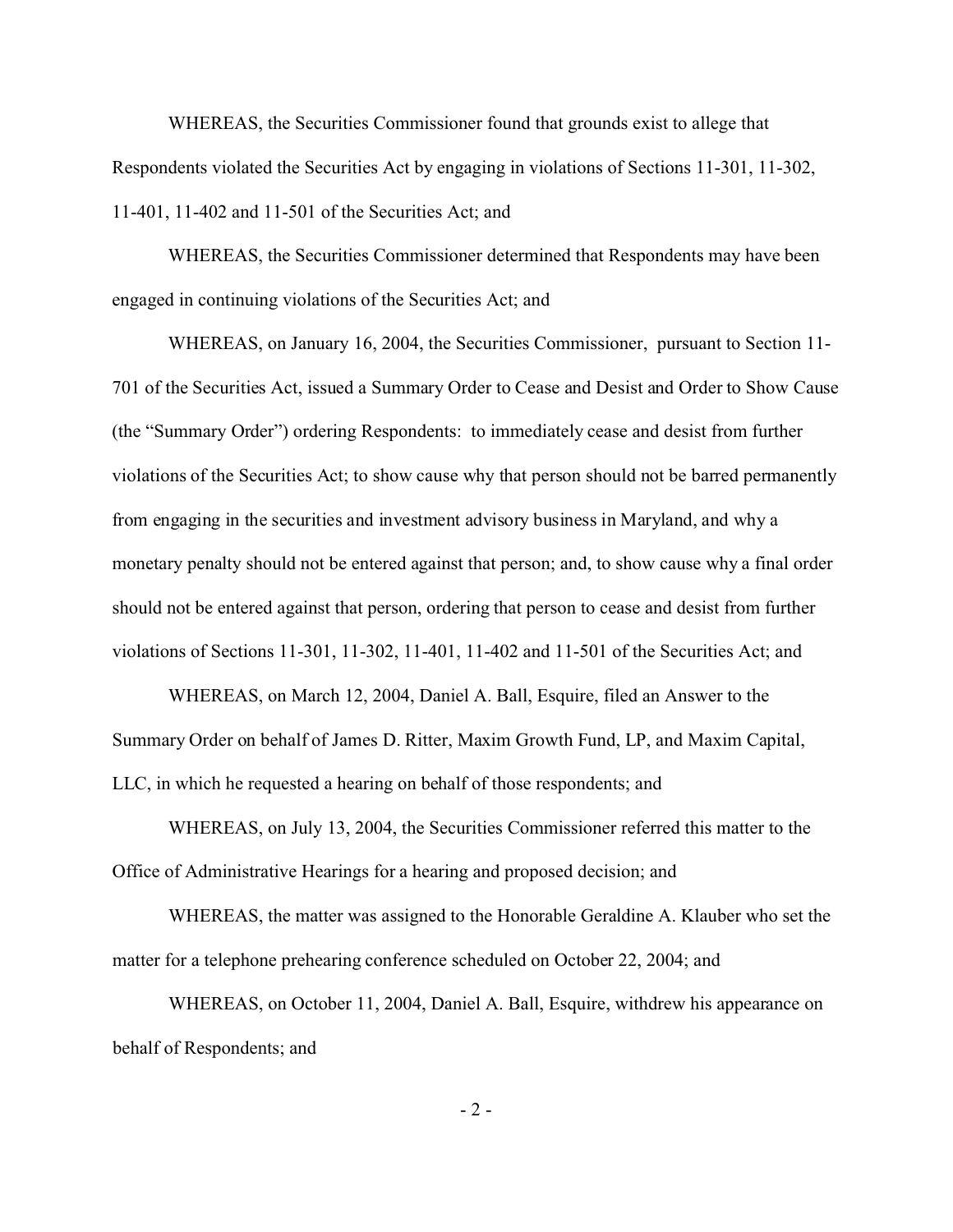WHEREAS, by letter dated October 14, 2004, Respondent Ritter requested a postponement of the prehearing conference in order to obtain new counsel. Counsel for the Securities Division did not object to Respondent Ritter's postponement request; and

WHEREAS, the postponement was granted and the telephone prehearing conference was rescheduled and held December 6, 2004; and

WHEREAS, on December 7, 2004, Judge Klauber ordered that Respondents had until February 28, 2005 to obtain counsel, the same deadline that the Securities Division was granted to file an Amended Summary Order to Cease and Desist. Judge Klauber further ordered that if counsel had not been obtained by February 28, 2005, Respondents Maxim Capital, LLC and Maxim Growth Fund, LP would be found in default; and

WHEREAS, Judge Klauber scheduled a telephone conference for March 14, 2005 to address hearing dates and outstanding discovery issues; and

WHEREAS, on February 28, 2005, the Securities Commissioner issued a First Amended Summary Order to Cease and Desist and Order to Show Cause, adding Maxim Asset Management, LLC as a respondent and adding information related to activities that occurred after the issuance of the Summary Order; and

WHEREAS, as of February 28, 2005, no attorney had entered an appearance on behalf of the Respondents and when the second telephone prehearing conference was convened on March 14, 2005, the Respondents still had not obtained counsel; and

WHEREAS, on March 2, 2005, the Securities Division filed a Motion for Default Judgment (the "Motion") against Respondents Maxim Growth Fund, LP and Maxim Capital, LLC and served that motion on James D. Ritter as principal of those two respondents; and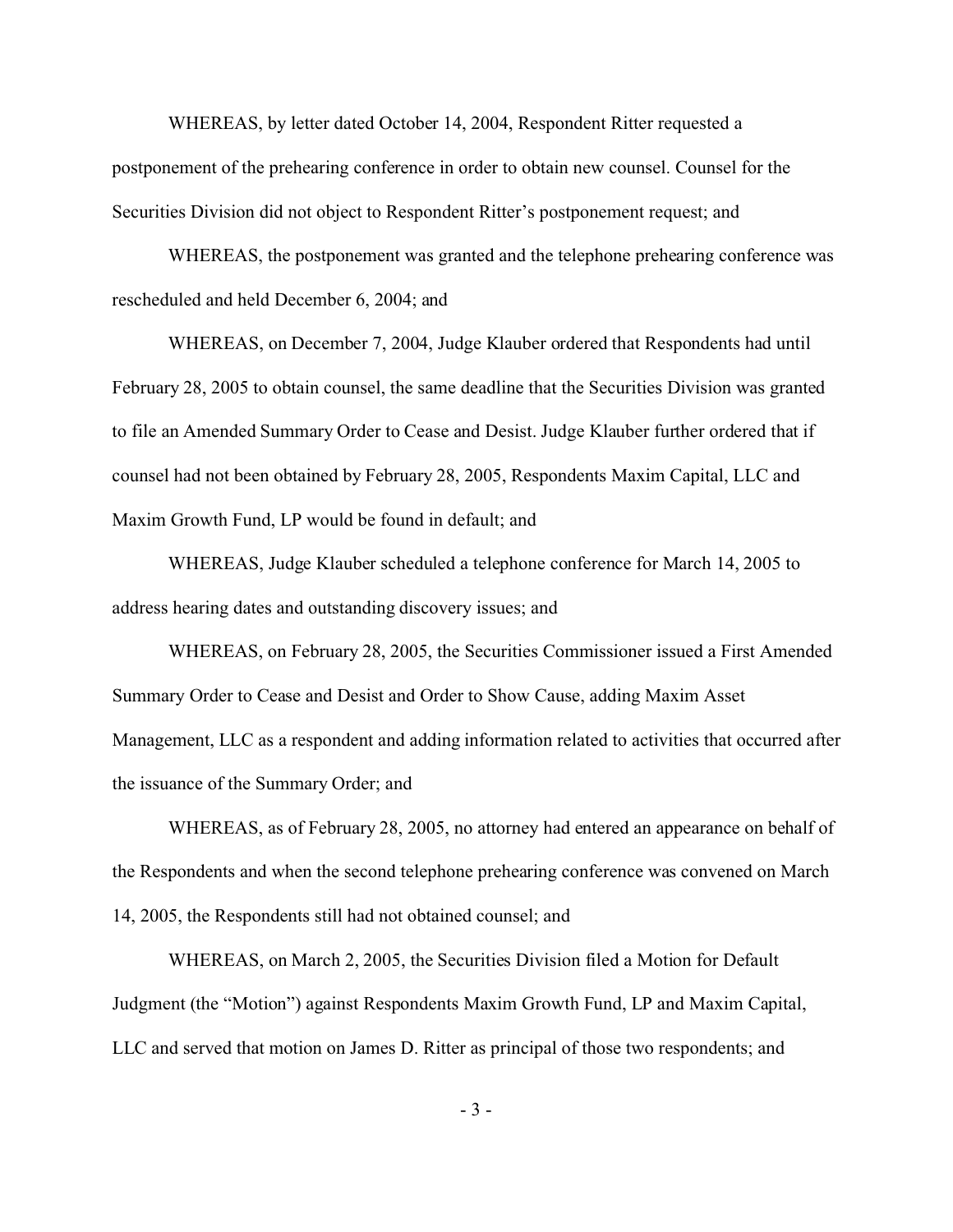WHEREAS, Respondents Maxim Growth Fund, LP and Maxim Capital, LLC failed to file a response to the Motion: and

WHEREAS, on April 4, 2005, Judge Klauber issued a Proposed Order on Motion for Default Judgment (the "Proposed Order") in which she proposed the entry of a default order that imposed upon Respondents Maxim Growth Fund, LP and Maxim Capital, LLC the relief requested in the Summary Order; and

WHEREAS, neither the Securities Division nor Respondents Maxim Growth Fund, LP and Maxim Capital, LLC filed a motion to modify or vacate the Proposed Order; and

WHEREAS, the Commissioner has determined that it is in the public interest to issue this Order;

NOW, THEREFORE, THE COMMISSIONER FINDS, CONCLUDES AND ORDERS:

### **I. JURISDICTION**

1. The Securities Commissioner has jurisdiction in this proceeding pursuant to Section 11-701 of the Securities Act.

#### **II. RESPONDENTS**

2. Respondent James D. Ritter's last known address is in Long Beach, New York. As of around mid-2004, Ritter had no fixed address.

3. Between 1991 and 1995, Ritter was affiliated with brokerage firms including J.W. Gant & Associates, Inc., Tamaron Investments, Inc., Thomas James Associates, Inc. (a/k/a H.J. Meyers, Inc.), D. Blech & Company, Incorporated ("D. Blech"), Josephthal Lyon & Ross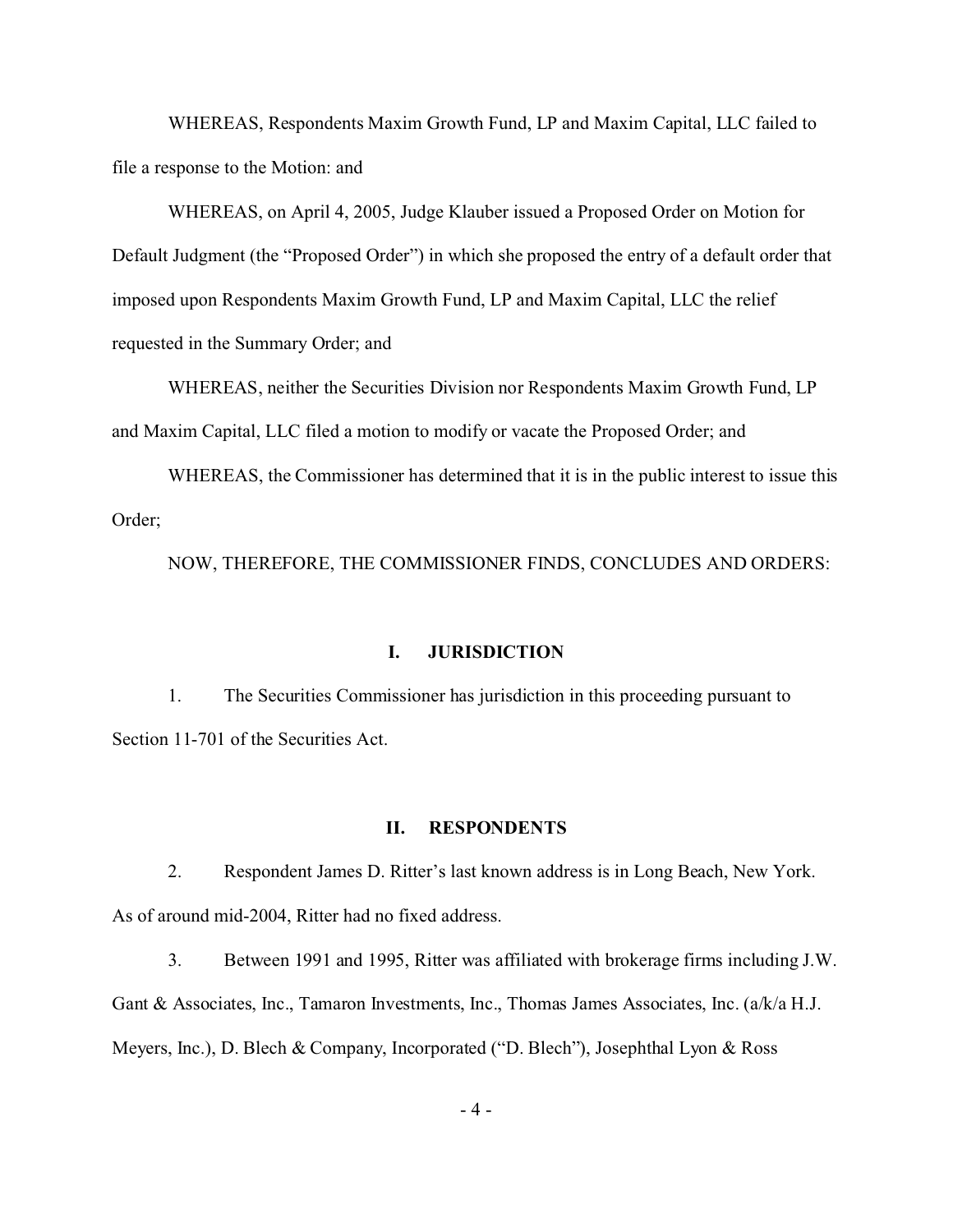Incorporated and Prime Charter Ltd. While an agent at each of those firms, Ritter was registered in Maryland as a broker-dealer agent, and with the NASD as a general securities representative.

4. From June 30, 1995 to May 16, 2000, Ritter was registered in Maryland as a broker-dealer agent affiliated with First Montauk Securities Corp. ("First Montauk"), and for that same period of time was registered with the NASD as a general securities representative affiliated with First Montauk.

5. Ritter is a principal of Maxim Capital and Maxim Growth.

6. Respondent Maxim Capital became chartered as a New York limited liability company on May 22, 1996. Ritter was Maxim Capital's Chief Executive Officer and Managing Director.

7. Maxim Growth became chartered as a Delaware limited partnership on May 21, 1997. Maxim Growth's General Partner was Maxim Capital.

### **III. FINDINGS OF FACT**

8. Ritter is not now registered in Maryland as a broker-dealer or broker-dealer agent, or with the NASD in any capacity. Maxim Growth and Maxim Capital are not registered in Maryland or with the NASD as broker-dealers.

9. Ritter is not now registered nor has he ever been registered in Maryland as an investment adviser or investment adviser representative. Nor has Maxim Growth or Maxim Capital ever been registered in Maryland as an investment adviser.

- 5 -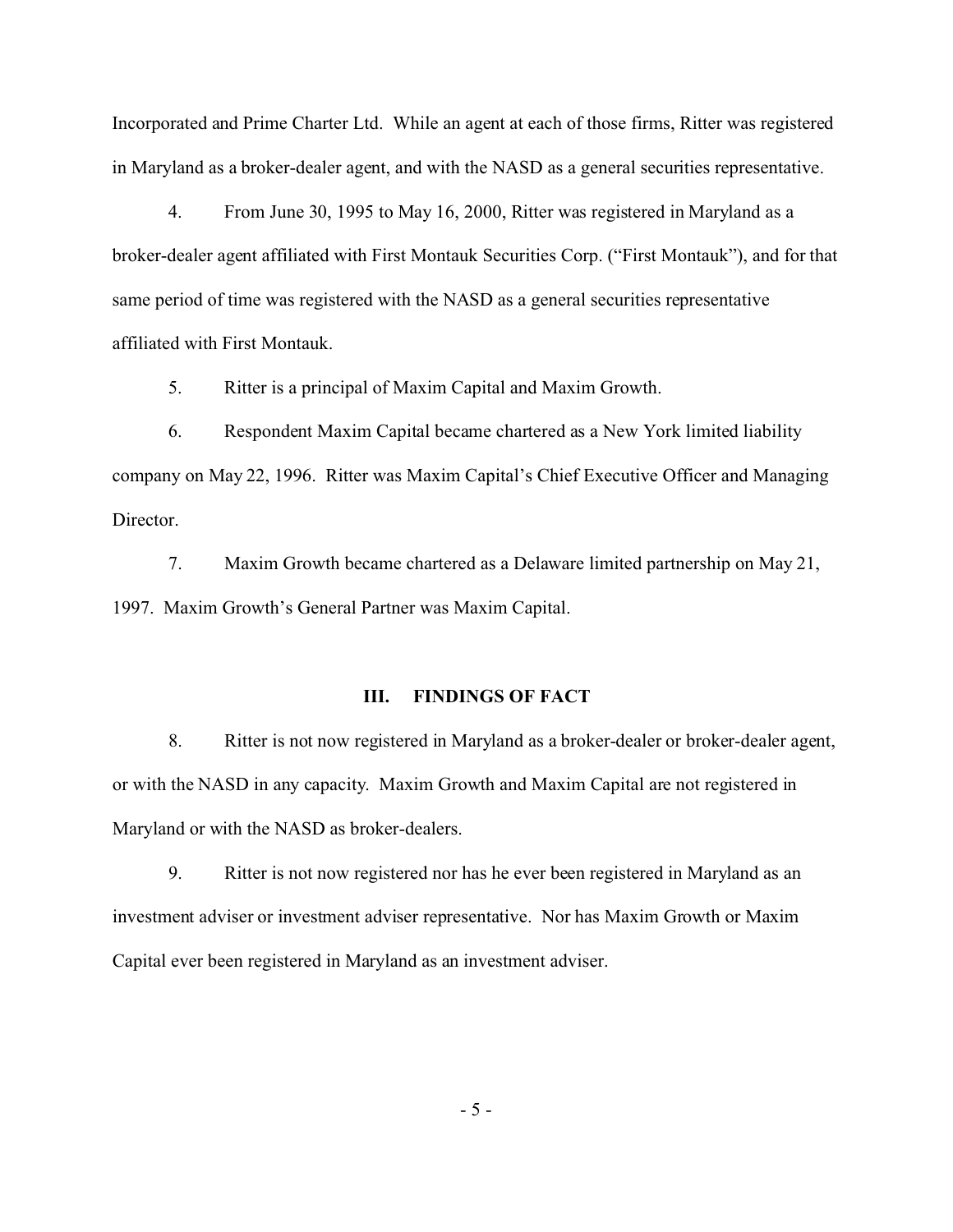10. The Securities Division has no record of an application for securities registration or claim of securities exemption or preemption as a federal covered security under the name "Maxim Growth Fund, LP" or "Maxim Capital, LLC".

11. During the early 1990s, Ritter, then a registered stockbroker, solicited Maryland resident George Abbe to invest with him. For a time, the investments that Mr. Abbe purchased through Ritter appeared on the books and records of the brokerage firms where Ritter worked. Later, Ritter began offering and selling investments through his company Maxim Capital. Those investments were not executed through any registered broker-dealer.

12. While still affiliated with the firm of First Montauk, Ritter provided Mr. Abbe with a business card for Maxim Capital that specified that Ritter was the CEO and President. The business card misrepresented that Maxim Capital offered securities through First Montauk Securities Corp., and cleared through Schroeder Wertheim.

13. Beginning around mid-1999, Ritter convinced Mr. Abbe to transfer monies to him for various purposes, including for investment in Maxim Capital.

14. On or around April 15, 1999, Ritter obtained money from Mr. Abbe in exchange for a short-term promissory note in favor of Mr. Abbe in the amount of \$10,000, promising to pay Mr. Abbe the principal plus an 8% return on the investment within a matter of weeks.

15. On or around April 20, 1999, Ritter caused Mr. Abbe to invest \$20,000 in a Maxim Capital limited partnership – Maxim Growth. Ritter provided Mr. Abbe with a "Limited Partnership Agreement" dated April 20, 1999, which specified that the "purposes of the Partnership are to . . . achieve above average capital appreciation by investing in a multi-strategy approach, concentrated growth investing and opportunity trading . . . ."

- 6 -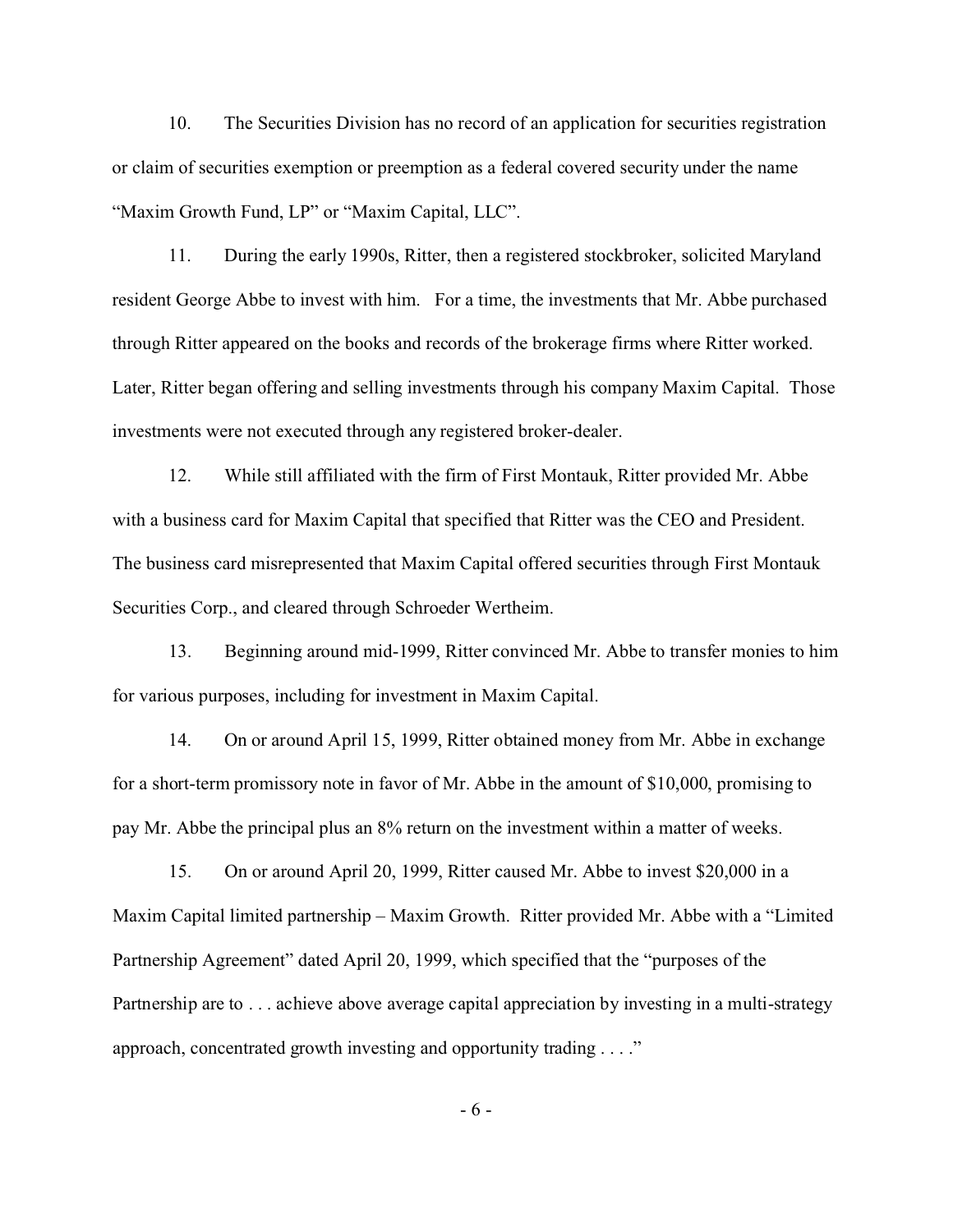16. Subsequently, around the end of April 1999, Mr. Abbe wrote to Ritter, requesting that his \$10,000 note to Maxim Capital be converted into the Maxim Growth. Ritter sent Mr. Abbe correspondence dated August 1, 1999, on Maxim Capital letterhead, that implicitly verified Mr. Abbe's investment in Maxim Growth.

17. In the August 1999 letter, Ritter claimed that "[t]he [Maxim Growth] [F]und produced a 26% return on your partnership interest . . . . The primary objective of the fund will focus on long-term investments in 'core' holdings in high growth companies."

18. In January 2000, Ritter wrote to Mr. Abbe with a report on the "fourth quarter operating performance for the Maxim Growth Fund LP." Ritter claimed that the fund "produced a 13% net increase on your partnership interest."

19. When Ritter left First Montauk, Mr. Abbe transferred monies from his First Montauk account to Ritter for investment in Maxim Capital.

 20. On or about April 30, 2002, Ritter caused Mr. Abbe and his wife to invest \$50,000 towards the Maxim venture. In a promissory note dated April 30, 2002 and executed and guaranteed by Ritter individually and as Managing Director for Maxim Growth, Ritter promised Mr. Abbe that he would return Mr. Abbe's principal investment and credit his Maxim Growth account by \$25,000 by June 20, 2002.

21. By letter dated April 25, 2002, Ritter wrote to the Abbes on Maxim Growth letterhead and confirmed the terms of their \$50,000 investment. Ritter advised the Abbes that their "total capital interest in both [Maxim Capital and Maxim Growth] is currently \$74,000," which Mr. Abbe understood to be owed separate and apart from his and his wife's \$50,000

- 7 -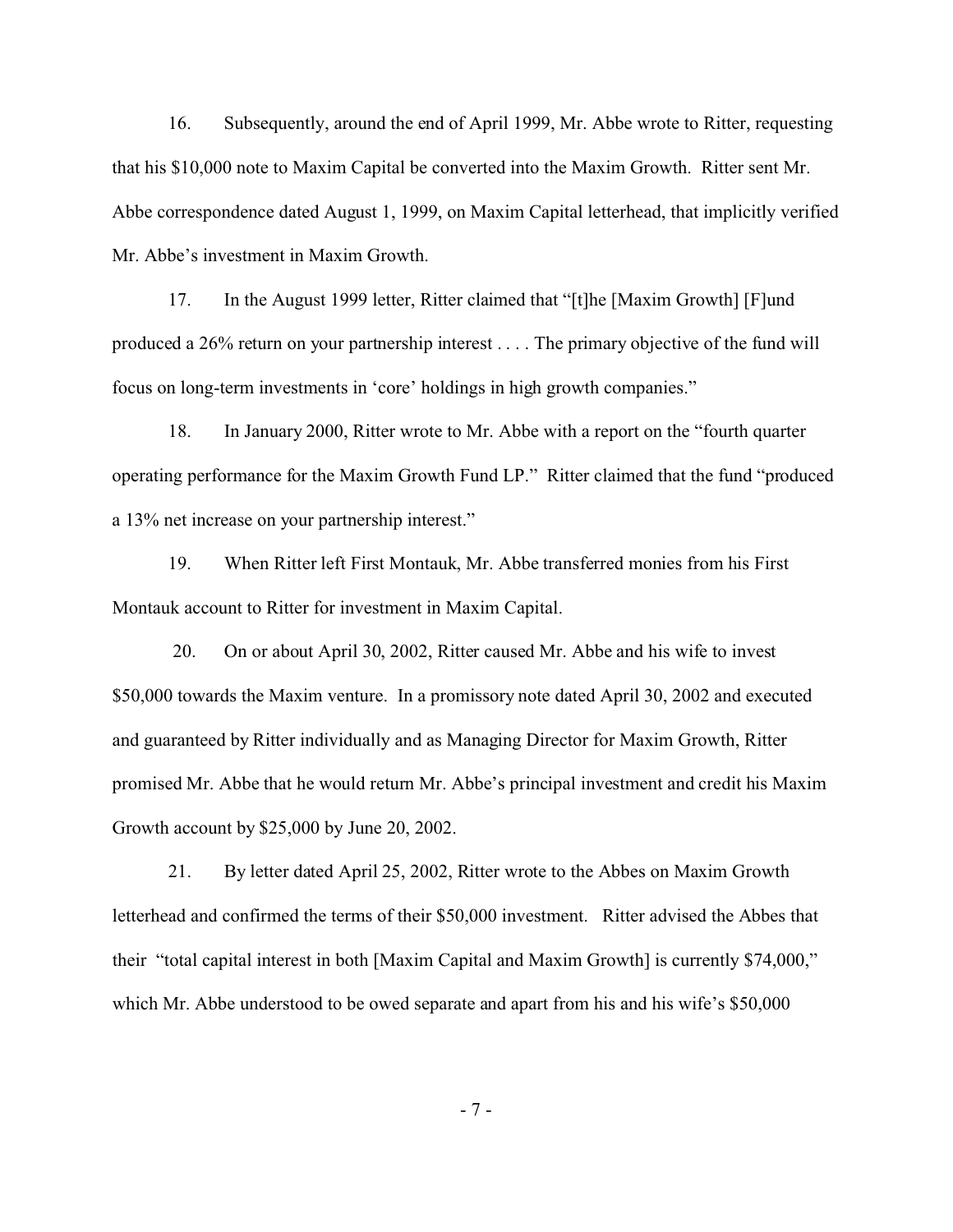investment with Ritter. Furthermore, Ritter claimed that he received commitments "for roughly six million dollars in new capitalization" to enable him "to secure additional investors."

22. Ritter further advised Mr. Abbe in his letter dated April 25, 2002 that "[o]ver the next several weeks, I will be establishing Maxim Fund Management LLC, Maxim Capital LP, Maxim Trading LP and Blacksheep Investments." Ritter claimed that he planned to concentrate his investment strategy on high tech growth holdings, as he anticipated that the NASDAQ would double over the next 36 months. Ritter also claimed that he would be making significant company enhancements.

23. Over the period from April 1999 to April 2003, at Ritter's urging, Mr. Abbe made a series of wire transfers to Ritter and/or his companies. Ritter led Mr. Abbe to believe that a portion of those monies were needed for the purpose of paying special assessments relating to Maxim Growth or Maxim Capital.

24. Beginning mid-2002 to around February 2003, Mr. Abbe began requesting a return of his principal and interest. Ritter began stringing Mr. Abbe along, suggesting that any day he would return Mr. Abbe's investment monies. In fact, Mr. Abbe was unable to obtain any return of his principal or interest in response to his demands for payment.

25. In October 2003, Ritter e-mailed Mr. Abbe in response to Mr. Abbe's request for information regarding the status of his investments. Ritter stated that he would "forward . . . the details on the restructuring details as it relates to the Partnership efforts. I would like to recover some losses before I terminate business altogether in the LP. I have to recover 750[,000] from last year alone. Not a big task. In fact [t]hat may be nothing more than a weeks [sic] trading profit with resources to trade. You know, trading power . . . ."

- 8 -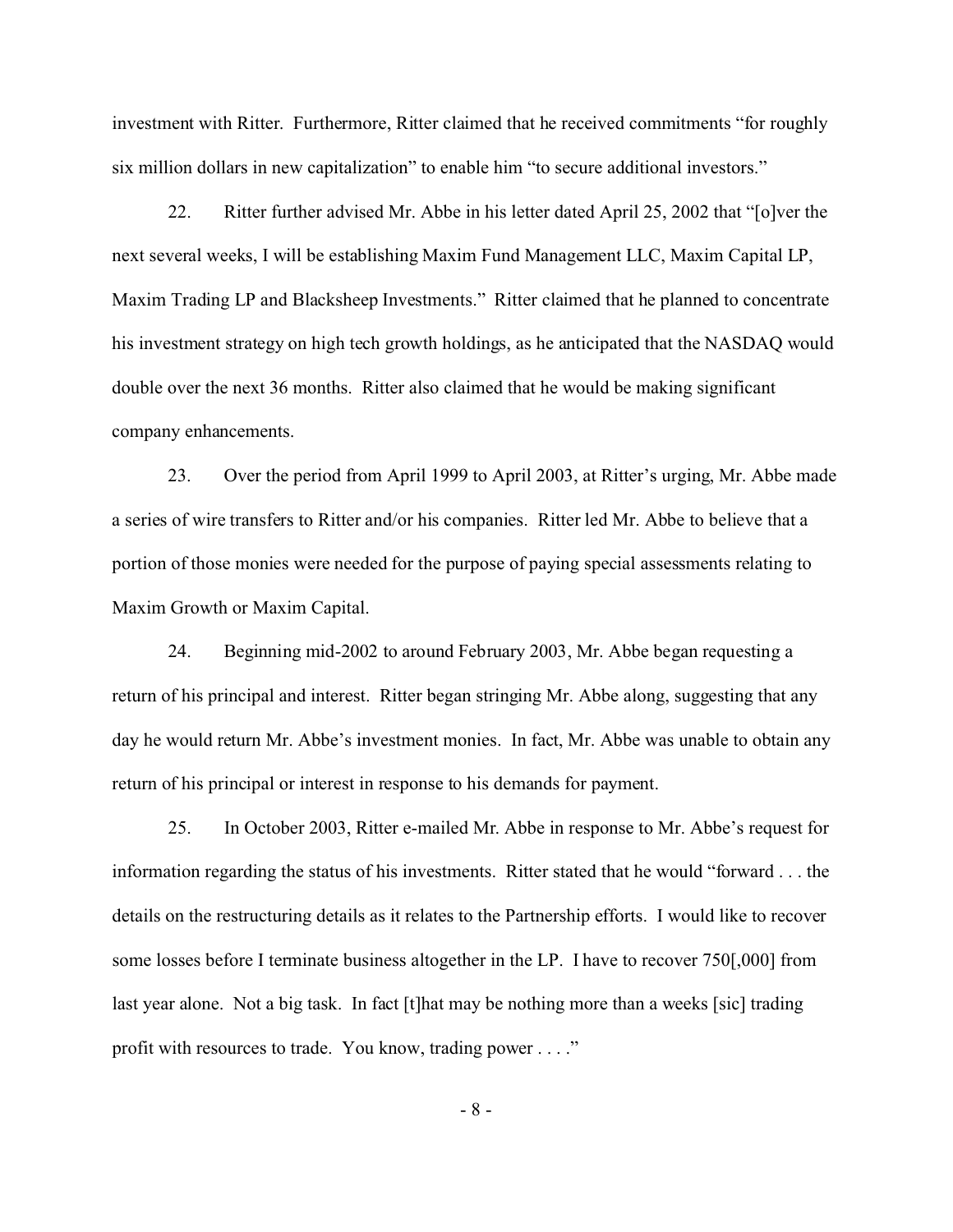26. In that same e-mail, Ritter solicited Mr. Abbe for additional funds. Ritter stated, "On the other matter of the new C corp being formed. Few thousand in expenses and your help. Send me a money order for 500 overnight. I need the cash on [M]onday. If you can send it blank, then great. If not, put my name on it. Not to hassel [sic] you but I will be honest. My restruct!uring [sic] will include debt restructuring that I am on the line for personally. Also basic corporate filing, legal website, initial funding, employee expenses are very real. Few hundred thousand immediately if done right."

27. In a separate e-mail dated October 18, 2003, Ritter e-mailed Mr. Abbe that "[t]he LP is finished. Losses will be distributed to you proportionately ... roughly 750k last year ... . I expect that your principal is fine because I would like to see you not lose that. But even principal loans are at risk in every business that goes under. I will call you next week one more time this year to finalize repayment and the date you will have it."

28. Ritter and/or his companies maintained accounts at various financial institutions, including at least two bank accounts at JP Morgan Chase and Greenpoint Bank of New York, a bank account at Citibank NA, a brokerage account at Smith Barney/Citigroup, and two brokerage accounts at Ameritrade.

29. On May 7 and 8, 2002, Mr. Abbe wired Ritter \$5,000 and \$25,000, respectively. The monies went into an account at Greenpoint Bank titled in the name of Maxim Growth for which Ritter had signatory authority. The money was used by Ritter to pay \$27,000 by check to two individuals. The check, No. 0098 dated April 15, 2002, bore the notation "Max Cap/Max Growth."

- 9 -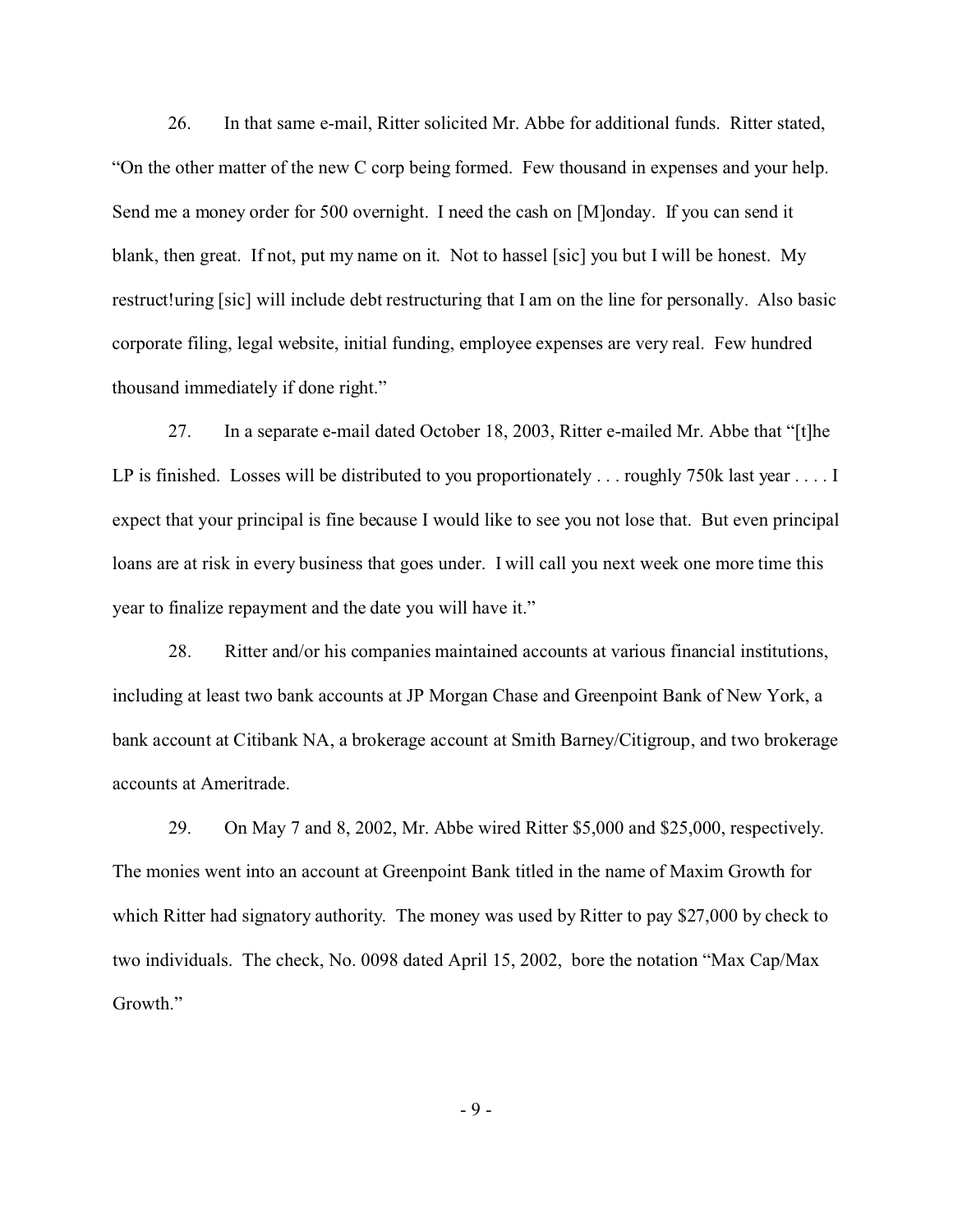30. Mr. Abbe wired Ritter monies that went into two accounts at Ameritrade. On July 11, 2001, Mr. Abbe wired \$10,000 into Ritter's Ameritrade account No. 769-263234, a personal account for which Ritter was the sole signatory. In February, Mr. Abbe wired Ritter a total of approximately \$12,000 that went into Ameritrade account No. 769-263421 in the name of Maxim Growth. Both of the Ameritrade accounts were used by Ritter almost exclusively to purchase options on the Nasdaq 100 Index.

31. Mr. Abbe also wired Ritter monies that went into a personal account at Greenpoint Bank in the name of Ritter and his wife at that time, Stacey Rosenblatt. The account was used to pay personal expenses including mortgage payments, home improvement items, clothing and dining.

32. Maryland resident Gary Capistrant began dealing with Ritter when Ritter was an agent at D. Blech. Mr. Capistrant made investments through Ritter that appeared on the books and records of the brokerage firms where Ritter worked, including D. Blech.

33. In 1999, Ritter solicited Mr. Capistrant to invest in Maxim Growth. Capistrant wired Ritter \$7,200 – monies withdrawn from First Montauk – towards an investment in Maxim Growth. Mr. Capistrant wired the monies from his account to Maxim Growth's account at Chase Manhattan Bank.

34. In return for Mr. Capistrant's \$7,200 investment, Ritter gave Mr. Capistrant a "Limited Partnership Agreement" dated April 20, 1999 (the same as the one provided to the Abbes). Mr. Capistrant understood from Ritter that his investment monies would be pooled with monies from other investors and that Ritter, as general partner, would invest the funds to make a

- 10 -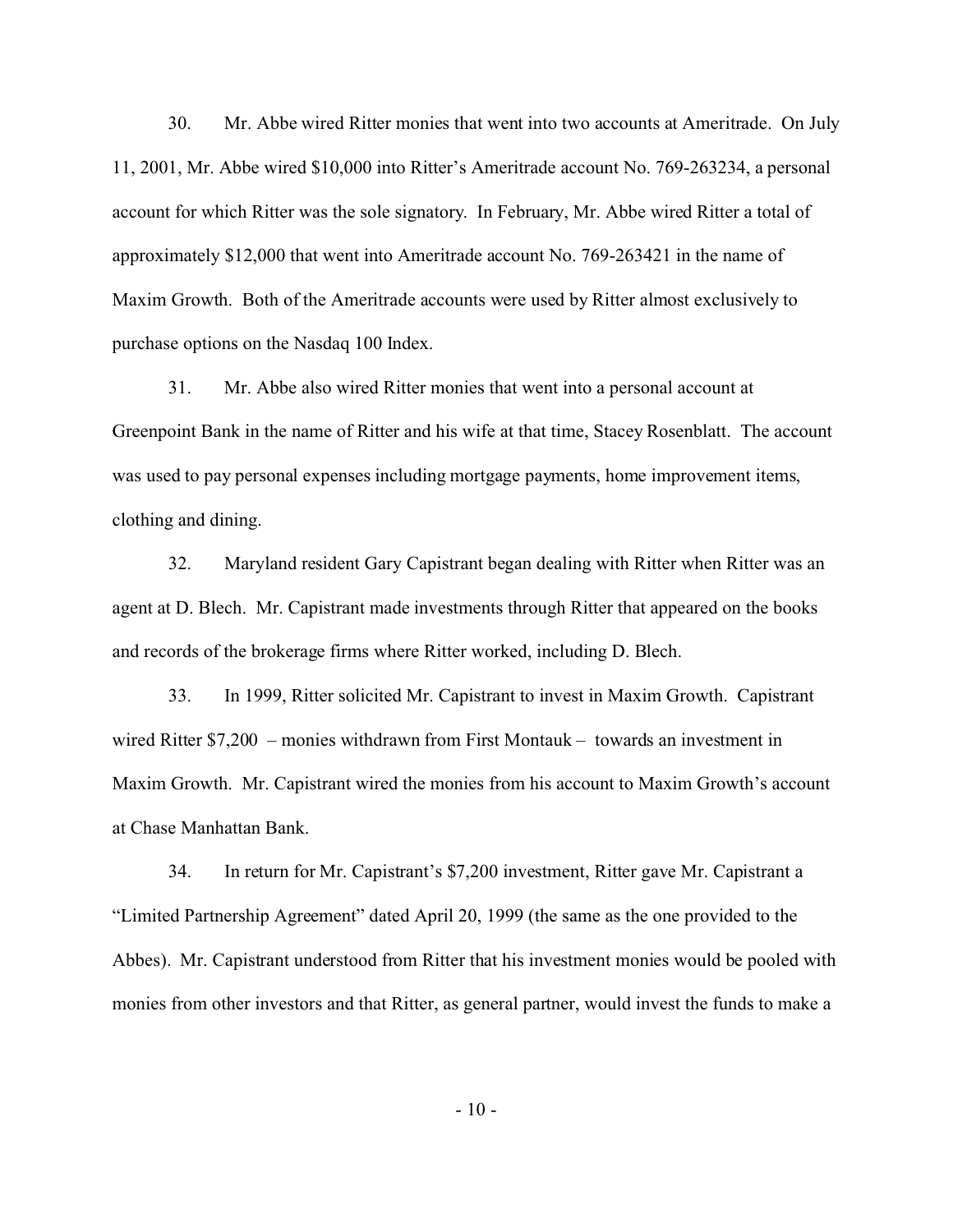profit. Mr. Capistrant received no disclosures other than what was provided in the Limited Partnership Agreement.

35. Ritter led Mr. Capistrant to believe that there were approximately 40 investors in the Maxim Growth Fund, although he saw no proof of that. Ritter also led Mr. Capistrant to believe that he was one of the smaller investors in Maxim Growth.

36. Mr. Capistrant did not receive any account statements with respect to his investment in Maxim Growth. Ritter sent him several letters, however, updating him as to the purported performance of Maxim Growth, including a letter in August 1999 and one in January 2000. Substantively those were the same letters received by the Abbes regarding Maxim Growth.

37. At no time did Mr. Capistrant receive any 1099s regarding Maxim Growth. In April 2000, Mr. Capistrant received a letter from Ritter, accompanied by a Schedule K-1 relating to Maxim Growth, claiming that the year-end value was \$11,891 with taxable capital gain of \$3,332.52. Mr. Capistrant did not receive any K-1s in subsequent years.

38. In 2001, Ritter told Mr. Capistrant that he needed short-term funding for Maxim Growth. In exchange for an agreement that Maxim Growth would re-pay the monies along with a "special dividend of \$8,000," Mr. Capistrant agreed to invest \$10,000. Subsequently, by letter dated November 29, 2001, Ritter verified the "short-term financing" and the "special dividend or interest payment" of \$8,000. Ritter also agreed in writing to "increase [Mr. Capistrant's] existing interest in the Partnership by said amount." Ritter confirmed "the First Guarantor of the loan as Maxim Growth Fund LP and the Second Guarantor as David Ritter."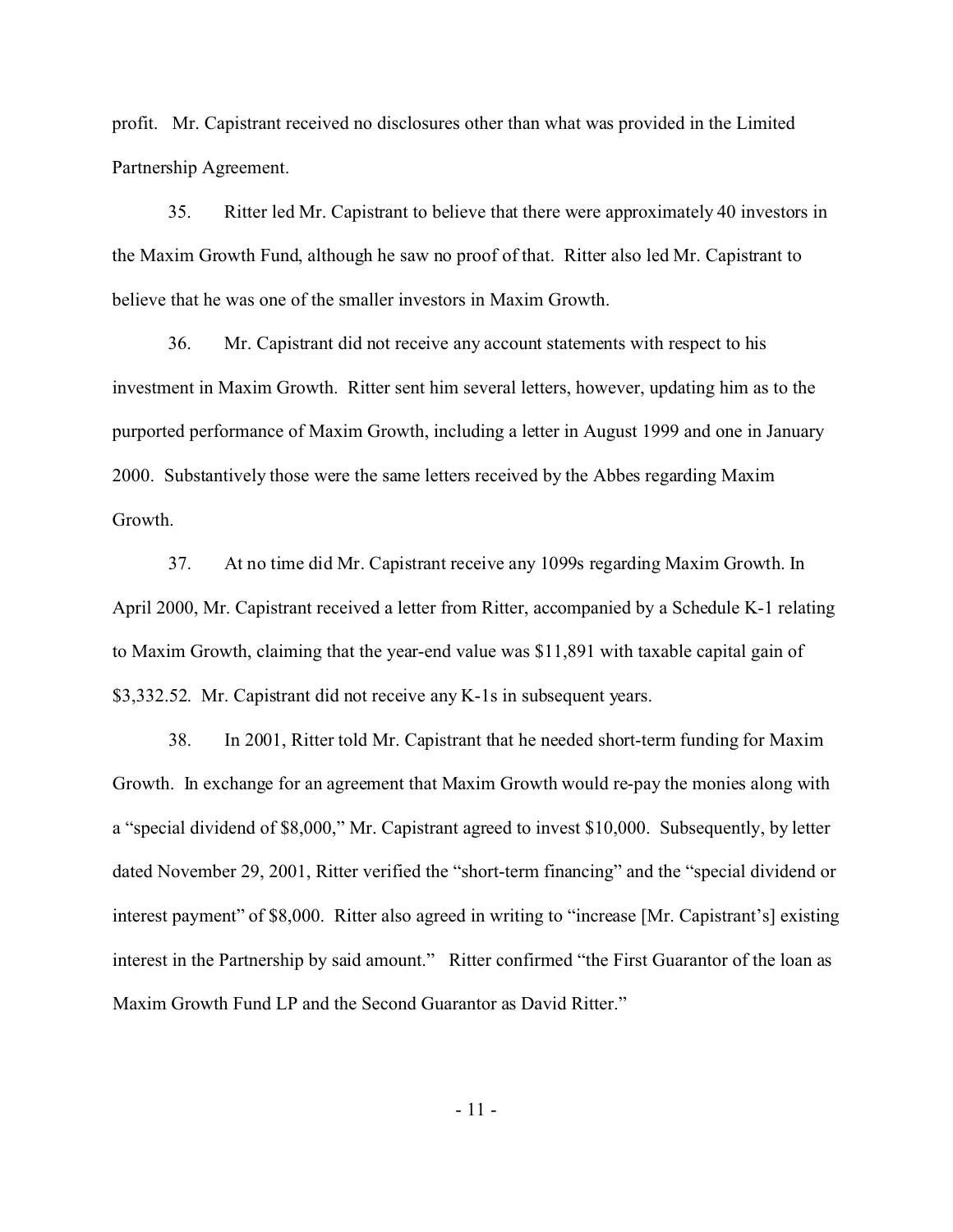39. Pursuant to the "short-term financing" arrangement, Mr. Capistrant wired \$10,000 to Ritter on November 29, 2001. The monies were transferred from Mr. Capistrant's account at First Union National Bank to the Maxim Growth account at Ameritrade where monies were invested almost exclusively in options on the NASDAQ 100 Index.

 40. In December 2001, Mr. Capistrant extended the term of the "short-term loan provided under the letter of agreement dated November 29, 2001" to "on or before July 1, 2002."

41. In March 2002, Mr. Capistrant sent Ritter a letter demanding "immediate repayment . . . of my short-term loan to Maxim Growth Fund in the amount of \$10,000." At that time Mr. Capistrant believed that he was owed \$11,891 because Ritter confirmed that that amount was his balance as of December 31, 1999."

42. In November 2002, Mr. Capistrant once again extended repayment on the "shortterm loan", to February 1, 2003. Mr. Capistrant wrote that "[i]t is my understanding that, concurrent with our verbal agreement of March 27, 2002 to convert my equity position to a debt position, my outstanding balance is at least \$30,000."

43. Numerous times, including in the Fall of 2002, Ritter promised to repay Mr. Capistrant the monies owed to him under the investment documents that Ritter executed. The monies, however, have not been repaid.

44. Ritter failed to provide Mr. Abbe and his other investors with information, prior to the date of numerous solicitations to invest or otherwise provide money to him, that he was the subject of numerous indictments, judgments and/or liens.

45. In September 2001, the IRS in New York obtained a tax lien against Ritter.

- 12 -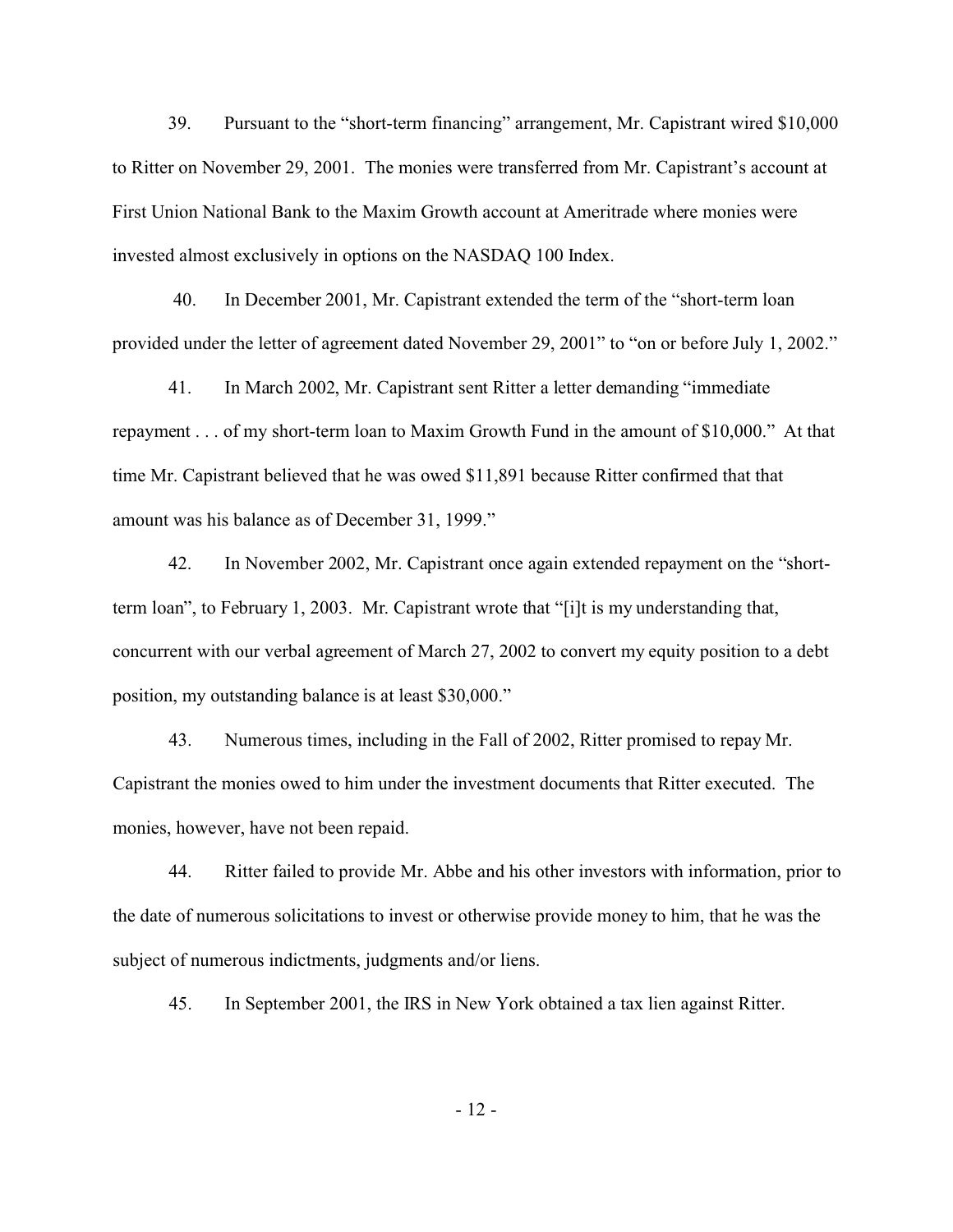46. In December 2002, Ritter was the subject of a criminal information filed by the State's Attorney for Palm Beach County, Florida on charges of: a scheme to defraud, grand theft over \$100,000 (a first degree felony) and four counts of issuing a worthless check.

47. Around December 2002, Solomon Smith Barney obtained a judgment against Maxim Capital in the amount of more than \$190,000 in the Supreme Court for Suffolk County,

### **IV. CONCLUSIONS OF LAW**

48. Respondents Maxim Growth and Maxim Capital violated Section 11-501 of the Securities Act by selling securities that were not registered, exempt or federal covered securities.

49. Respondents Maxim Growth and Maxim Capital violated Section 11-401 of the Securities Act by acting as an unregistered broker-dealer, agent, investment adviser or investment adviser representative.

50. Respondents Maxim Growth and Maxim Capital violated the antifraud provisions of Section 11-301 of the Securities Act .

51. Respondents Maxim Growth and Maxim Capital violated the investment advisory antifraud provisions of Section 11-302 of the Securities Act.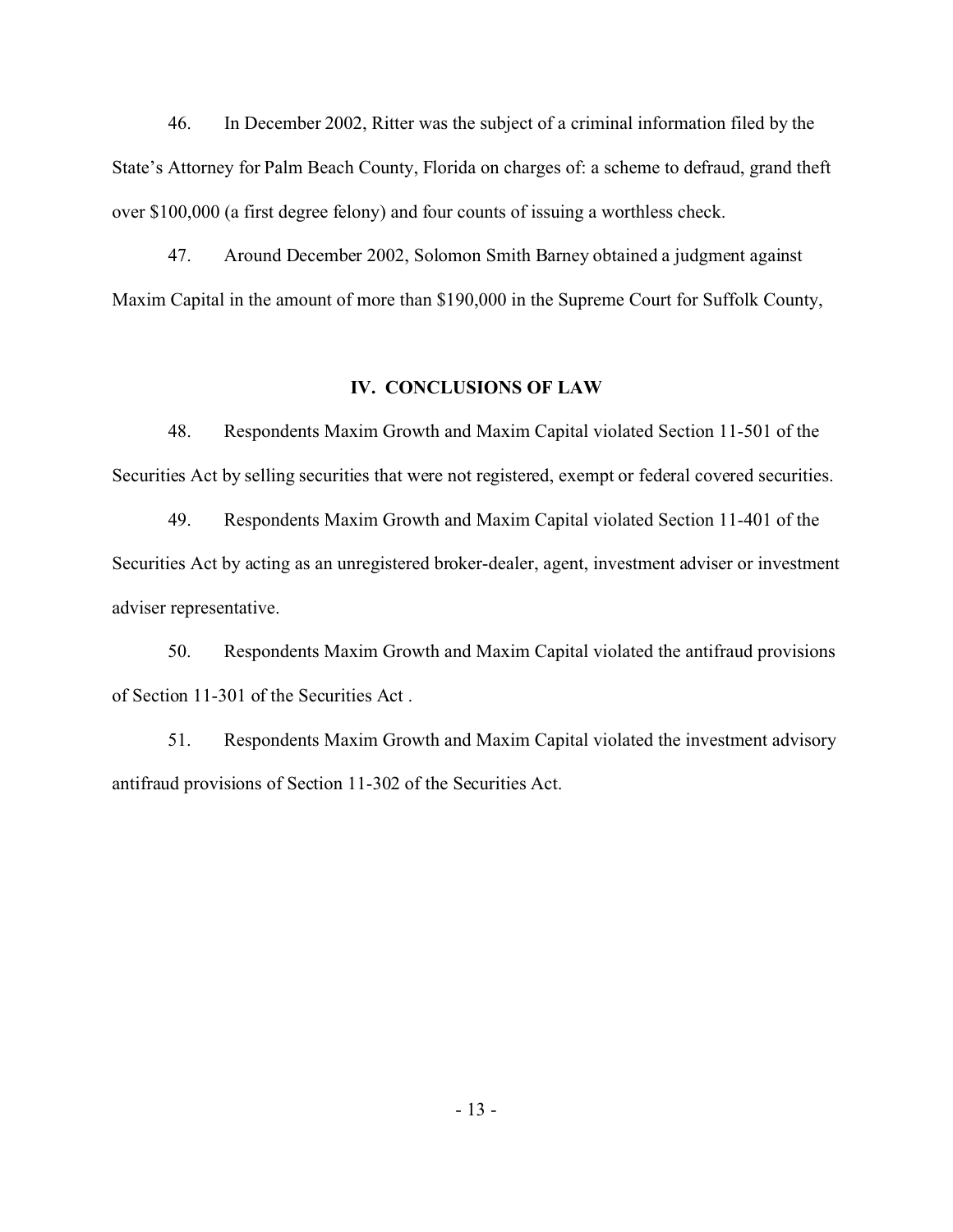### **V. ORDER**

## **NOW, THEREFORE, IT IS HEREBY ORDERED** that::

1. Respondents Maxim Growth and Maxim Capital cease and desist permanently from violating Sections 11-301, 11-302, 11-401 and 11-501 and any other provision of the Securities Act and the rules promulgated under it;

2. Respondents Maxim Growth and Maxim Capital are barred permanently from engaging in the securities or investment advisory business in the State of Maryland;

3. Respondents Maxim Growth and Maxim Capital are each assessed a civil penalty in the amount of \$100,000, which amount will be offset by any restitution made, within thirty days of the date of this order, on a pro rata basis to the defrauded investors.

## **SO ORDERED:**

DATED: 2005

Melanie Senter Lubin Securities Commissioner